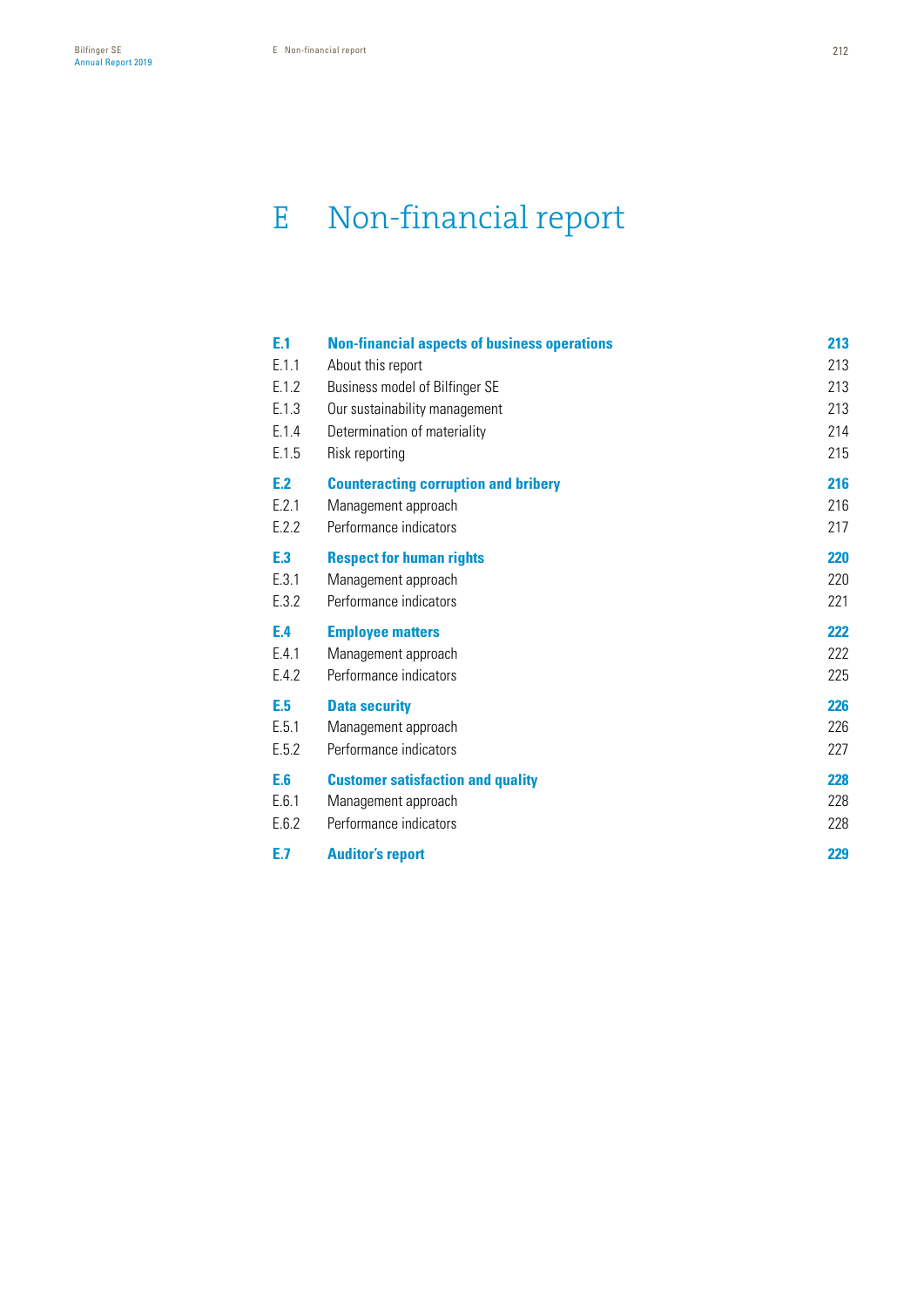# E.1 Non-financial aspects of business operations

#### E.1.1 About this report

In accordance with Section 315b of the German Commercial Code (HGB), Bilfinger SE is obligated to publish a non-financial Group declaration. We meet this obligation with the publication of a separate non-financial report outside of the Group Management Report (Section 315b Subsection 3 HGB).

This separate non-financial report from Bilfinger Group relates to financial year 2019. It meets the content-related requirements pursuant to Section 315c HGB in conjunction with Section 289c HGB. In the development of the materiality assessment, description of the management approach and definition of the performance indicators, we have oriented ourselves toward the standards of the Global Reporting Initiative (GRI).

The Supervisory Board has reviewed the separate non-financial report in accordance with Section 171 of the German Stock Corporation Act (AktG). To support its review, the Supervisory Board commissioned Ernst & Young Wirtschaftsprüfungsgesellschaft with an audit to achieve limited assurance pursuant to the audit standard ISAE 3000 (revised). The auditor's report from Ernst & Young Wirtschaftsprüfungsgesellschaft is reproduced in Chapter *E.7 Auditor's report*.

In a number of places in the non-financial report, we refer to additional information, for example in the Annual Report or on our Internet site. This additional information serves to deepen the information presented here, but is not part of the separate non-financial report.

#### E.1.2 Business model of Bilfinger SE

Bilfinger is an internationally active industrial services provider. Our services help to enhance the efficiency of plants in the processing industry, to secure high availability and to reduce maintenance costs. The portfolio covers the entire value chain from consulting, engineering, manufacturing, construction, maintenance, plant expansion as well as turnarounds and also includes construction and digital networking of components.

Bilfinger delivers its services in the segments Engineering & Maintenance Europe, Engineering & Maintenance International as well as Technologies. Bilfinger is active in the core regions Continental Europe, Northwest Europe, North America and the Middle East. Process industry customers primarily come from the sectors chemicals & petrochem, energy & utilities, oil & gas, pharma & biopharma, metallurgy and cement. At the end of financial year 2019, Bilfinger employed about 34,000 people and generated revenue of €4.3 billion.

#### E.1.3 Our sustainability management

With our services, we have a direct impact on the effectiveness, efficiency, availability and service life of industrial plants and therefore help our customers to meet their sustainability goals.

Questions of sustainability are extremely important for us. We are a member of the UN Global Compact and have anchored the principles of sustainability in our corporate structures. Sustainability is defined as a goal in our Company Mission Statement and is a component of our Code of Conduct, our Code of Conduct for Suppliers as well as of a number of Group policies, particularly those from the HSEQ, Compliance, Procurement and Human Resources departments.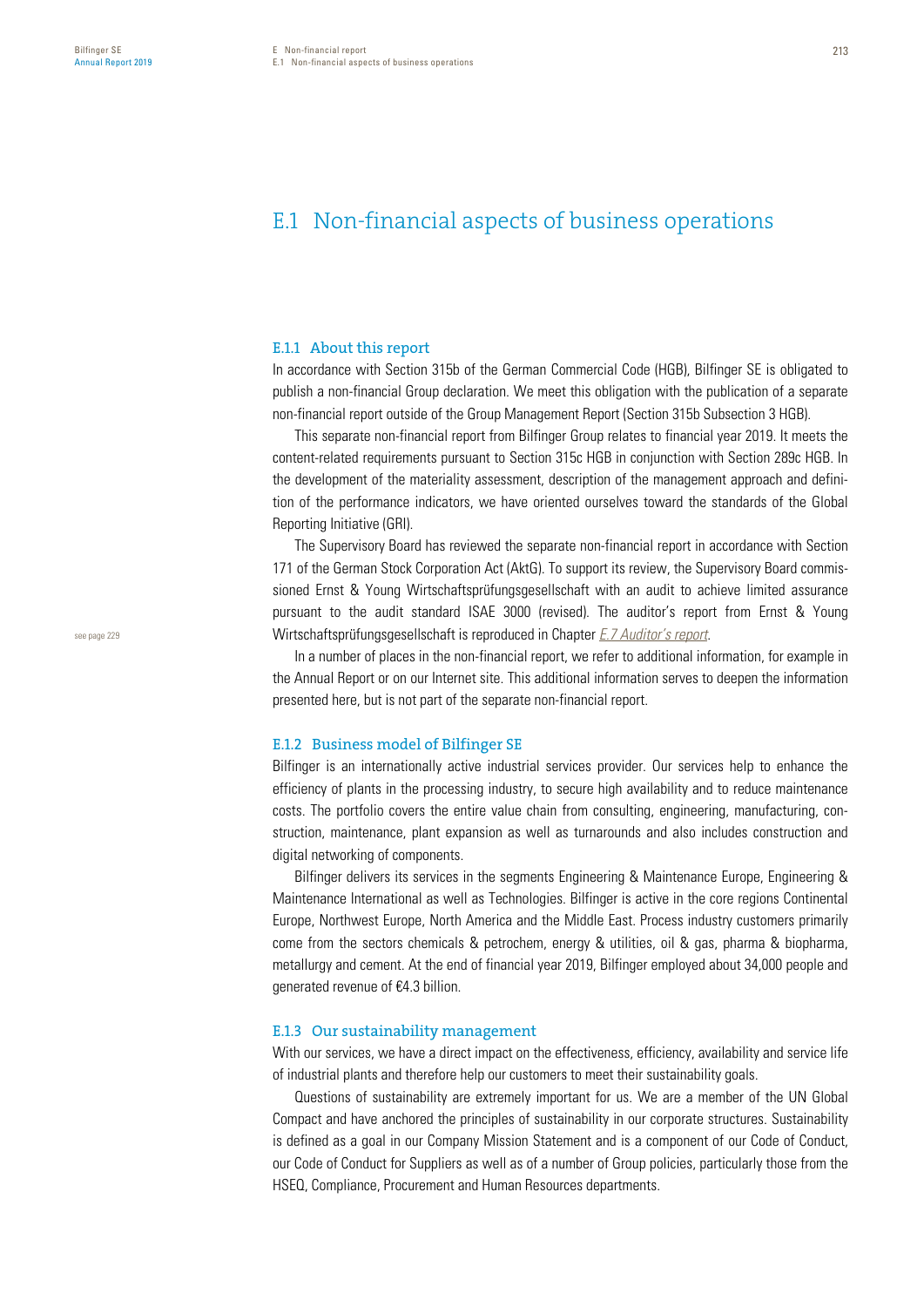#### E.1.4 Determination of materiality

We see our main fields of action in the area of sustainability in the topics of "occupational safety", "compliance", "customer satisfaction & quality", "employee development", "employer branding", "sustainable supply chain management", "innovations & sustainable industrial services", "equal opportunities" and "corporate citizenship". We reflect the relevance of these topics for our stakeholders on the one hand, and the significance of the economic, ecological and social effects on the other, in a materiality matrix. To define the contents of our separate non-financial report, we have discussed these areas of action in our internal sustainability network both in terms of their relevance for the business and in terms of their impact on the aspects listed in the CSR Act on Implementing the Corporate Social Responsibility Directive (CSR-RUG). In the process, we specifically explored the costs and risks associated with these topics, the impact they have on our business and our surroundings and the degree to which we are able to influence each aspect.

#### BILFINGER SE MATERIALITY MATRIX



We identified the topics "occupational safety", "compliance", "customer satisfaction and quality", "employee development" and "employer branding" as reportable. We also believe that the topic of "data security" is reportable because it is a significant component of the topic "compliance". We allocated these topics to the aspects listed in the CSR-RUG as follows:

- Counteracting corruption and bribery ("compliance")
- Respect for human rights ("compliance")
- Employee- matters ("occupational safety", "employer branding", "employee development")
- Additional reported aspects: "customer satisfaction and quality" as well as "data security" ("compliance")
- Environmental and social matters are of no particular relevance for us, neither in terms of business development nor their impact and are therefore not presented in the non-financial report.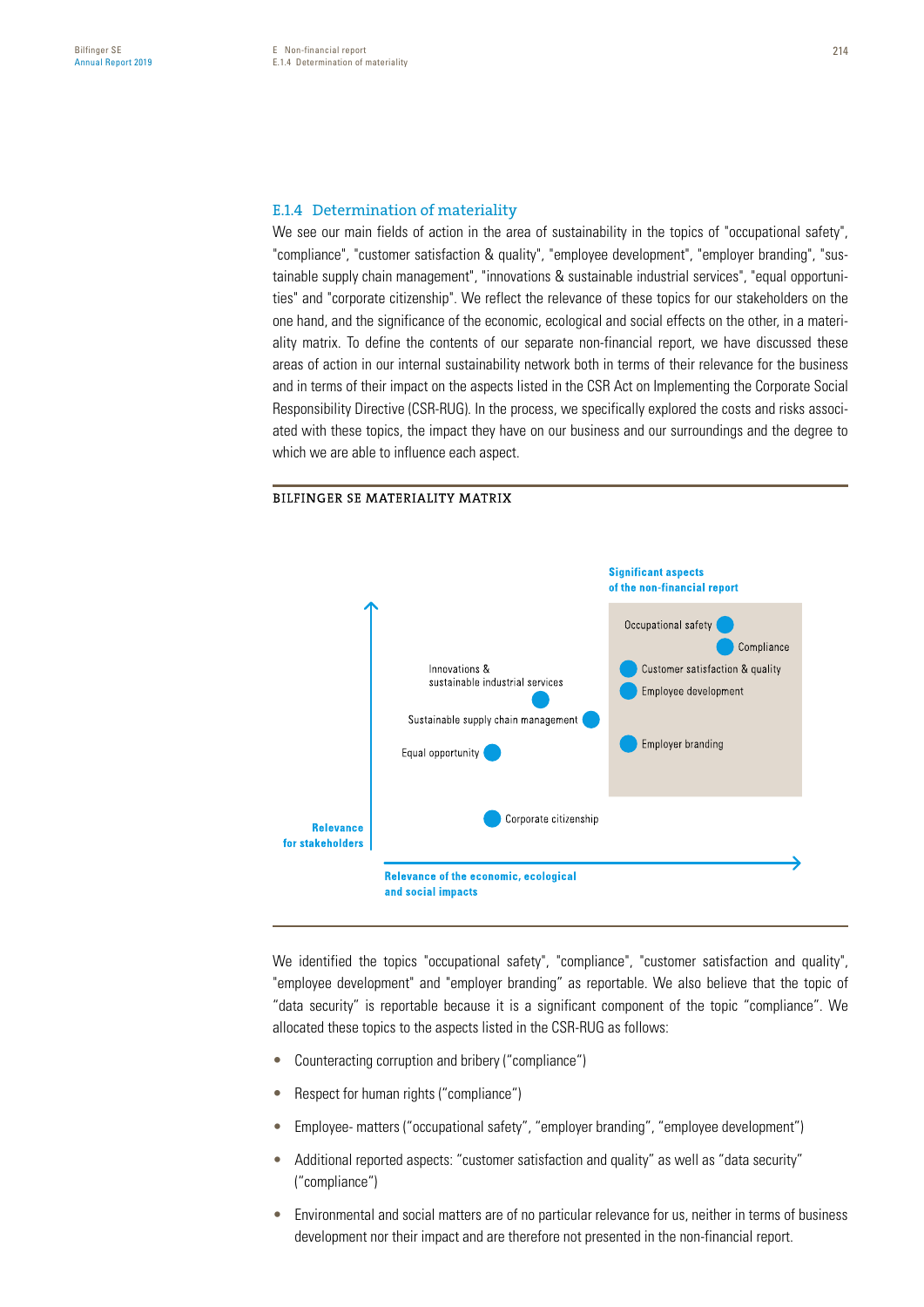#### E.1.5 Risk reporting

The identification and evaluation of risks from the company's business operations on the reportable aspects is the responsibility of risk management. The focus is on the question of which risks arise from our business activities and relationships or from our products and services that have an impact on these aspects. Significant risks that are likely to have or will have serious negative impacts on them must be disclosed.

Our Group-wide risk management system is described in Chapter *B.3.1 Risk management* in the management report of the Annual Report. Corporate Controlling & Risk assessed the Group's sustainability risks at the end of financial year 2019. In order to identify and assess these risks, the operating units and the heads of the corporate departments concerned were surveyed about them and they were assessed at the regular meeting of the Bilfinger Risk Committee (see Chapter *B.3.1 Risk management* in the management report of the Annual Report). The assessment of risks was based on the probability of occurrence and the possible extent of damage.

We have not identified any reportable risks related to the relevant topics.

see page 90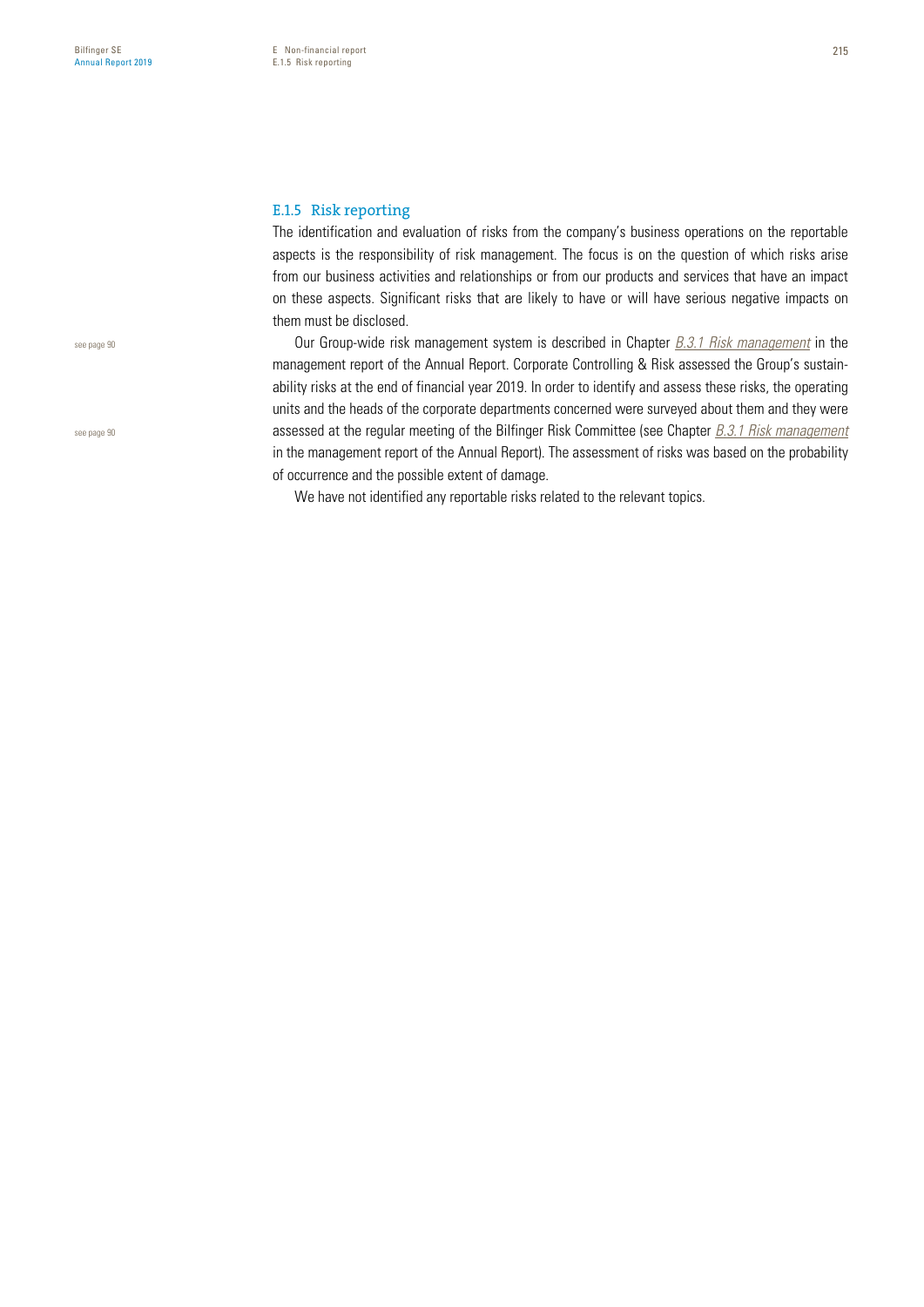# E.2 Counteracting corruption and bribery

Bilfinger is committed to the fight against corruption and bribery. Corrupt behavior is contrary to our values. We are also convinced that corruption undermines business relationships, distorts competition and exposes companies and individuals to risks.

#### E.2.1 Management approach

Counteracting corruption and bribery is  $-$  in addition to antitrust and data protection  $-$  a central component of our compliance system. For this reason, Corporate Compliance is responsible for counteracting corruption and bribery at Bilfinger. Corporate Compliance is headed by the Chief Compliance Officer; he reports directly to the Chairman of the Executive Board and has an additional reporting line to the Supervisory Board and its Audit Committee.

Bilfinger's Compliance System pursues the objective of preventing compliance violations through preventive measures, recognizing early any type of misconduct and, in the case of confirmed violations, reacting quickly and consistently punishing misconduct. The respective compliance program covers all business areas.

Our compliance program is expressed in, among other places, our Code of Conduct, which is binding for all employees worldwide. Through the Code of Conduct, we prohibit bribery and corruption among our employees. They may not promise or grant our customers, suppliers or other business partners money or anything of value, either directly or indirectly, to influence their decisions or to gain any improper advantage. This principle also applies in reverse: No one acting for or on behalf of Bilfinger can allow themselves to be corrupted or bribed through the acceptance of unfair economic advantages from business partners. We also regard small payments to secure or accelerate routine official acts ("acceleration payments") as bribery. Our employees are prohibited from making such payments.

In our Code of Conduct, we also describe constellations that are often associated with a risk of corruption in business life. These include donations, sponsoring activities, gifts, hospitality and entertainment, dealing with public officials and proper accounting. Our Group Policy on donations and sponsoring prohibits all Group companies from making donations to political organizations, parties or individual politicians.

Managers have a special role to play in the implementation of our Code of Conduct and the compliance policies: they must act as role models. The annual performance evaluation of managers therefore includes an individual integrity assessment that then forms part of the annual dialogue on career development. In addition, variable remuneration for managers at management levels 1 and 2 includes an individual integrity factor. This factor is determined and taken into consideration annually with regard to the extent a manager implements the topics of integrity and compliance into his daily actions and how much he actively supports and promotes them in his environment.

The Compliance Review Board (CRB) manages and monitors the organization and implementation of our compliance system and helps to anchor compliance as a management task in all areas of the business. It is comprised of the full Executive Board as well as selected heads of the corporate departments and meets quarterly under the chairmanship of the Chief Compliance Officer. The CRB is supported by divisional compliance review boards, which manage and monitor the implementation of the compliance program in the divisions.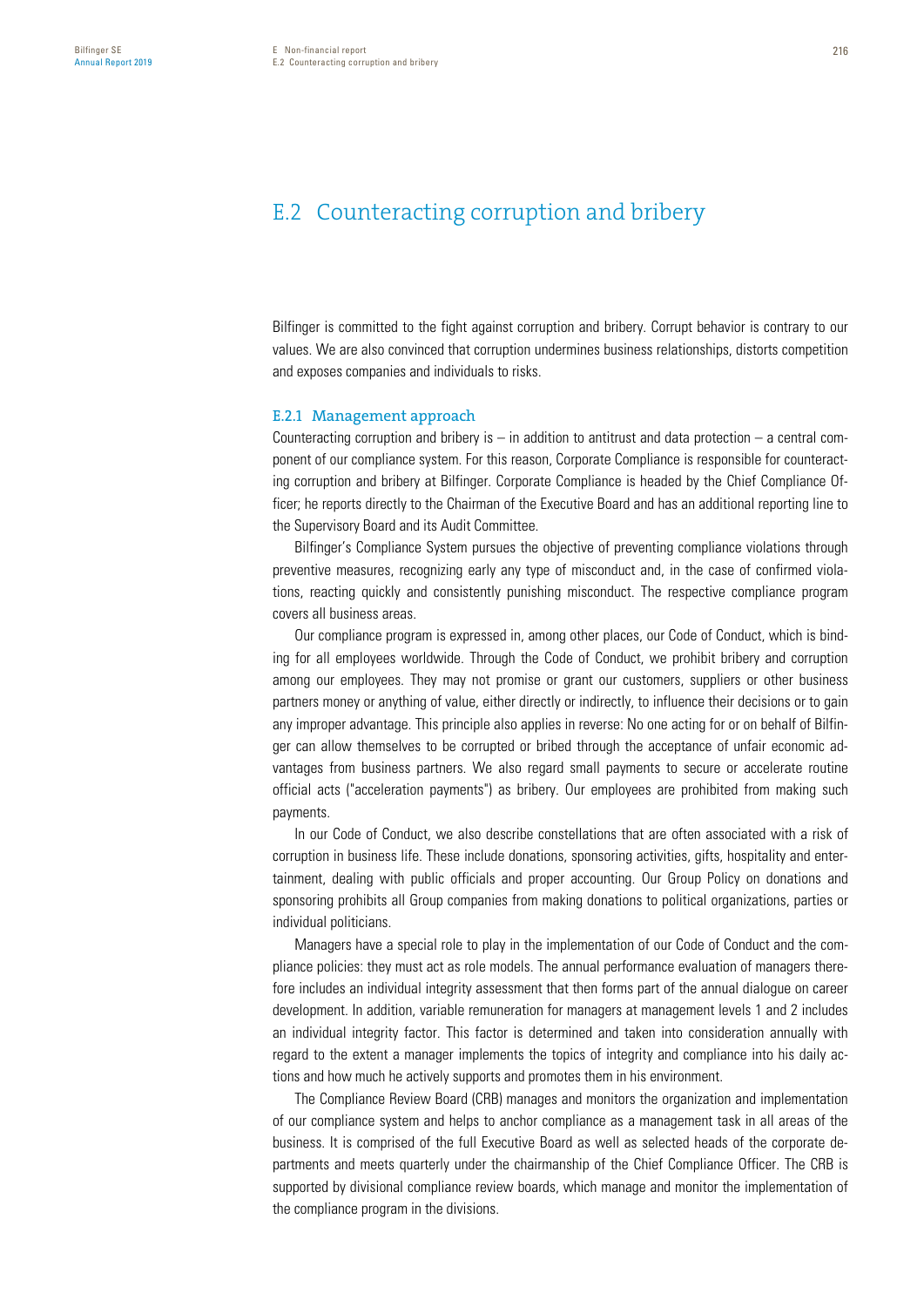Our subsidiaries are supported by Compliance Managers. In addition, each divisional management, each executive management and each department head at Bilfinger assumes responsibility for the Internal Control System (ICS) in their respective area of responsibility.

Our international network of Compliance Representatives shall ensure that employees in the business units have a local compliance contact person. The Compliance Representatives are specially trained employees who, in addition to their primary functions in the company, support their colleagues with compliance and integrity questions and thus strengthen the presence and visibility of the topic of compliance at their locations. The Compliance Representatives maintain a regular exchange of information with Corporate Compliance and contribute experience and challenges of the individual locations to the further development of the compliance program.

#### E.2.2 Performance indicators

The goal of our compliance program is, above all else, to prevent future misconduct. To this end, we rely on guidelines, information on the intranet, direct communication with employees, mandatory online and on-site training, supportive compliance IT tools and specific, practical compliance support and advice for our employees from Corporate Compliance and the Compliance Help Desk.

Our compliance training modules include both on-site training and e-learning programs in which knowledge is conveyed and case studies are discussed.

| Total number<br>of persons<br>in target group |                    | Number of<br>trained persons<br>(absolute) |       | Share of<br>trained employees<br>(relative)                       |                                                                                                                                                              |
|-----------------------------------------------|--------------------|--------------------------------------------|-------|-------------------------------------------------------------------|--------------------------------------------------------------------------------------------------------------------------------------------------------------|
| 2019                                          | 2018               | 2019                                       | 2018  | 2019                                                              | 2018                                                                                                                                                         |
| 2.845                                         | 13.782             |                                            |       | 92%                                                               | 94%                                                                                                                                                          |
| 2.605                                         | 3.666              |                                            |       | 90%                                                               | 85%                                                                                                                                                          |
| 10.697                                        | 10.062             |                                            | 9.528 | 98%                                                               | 95%                                                                                                                                                          |
| 4.044                                         | 4.362              | 3.942                                      | 3.804 | 92%                                                               | 87%                                                                                                                                                          |
| 239                                           | 2.003 <sup>3</sup> |                                            |       | 94%                                                               | 97%                                                                                                                                                          |
|                                               |                    |                                            |       | 2,620 12,938<br>2.343 3.125<br>10.508<br>$224$ 1.938 <sup>3</sup> | earnings obligatory for employees with a PC workstation and/or Rilfinger e-mail address. Participation in on-site training obligatory for relevant employees |

Learnings obligatory for employees with a PC workstation and/or Bilfinger e-mail address. Participation in on-site training obligatory for relevant employees

1 2018: Obligatory for core workforce and new employees. 2019: Obligatory for new employees. 2 2018: Obligatory for employees that use the tool for the review of third parties.

2019: Obligatory for employees with direct contact with high-risk business partners.

3 This information relates to financial years 2017 and 2018.

All employees also have access to a central Compliance Help Desk that offers support in all compliance-related questions.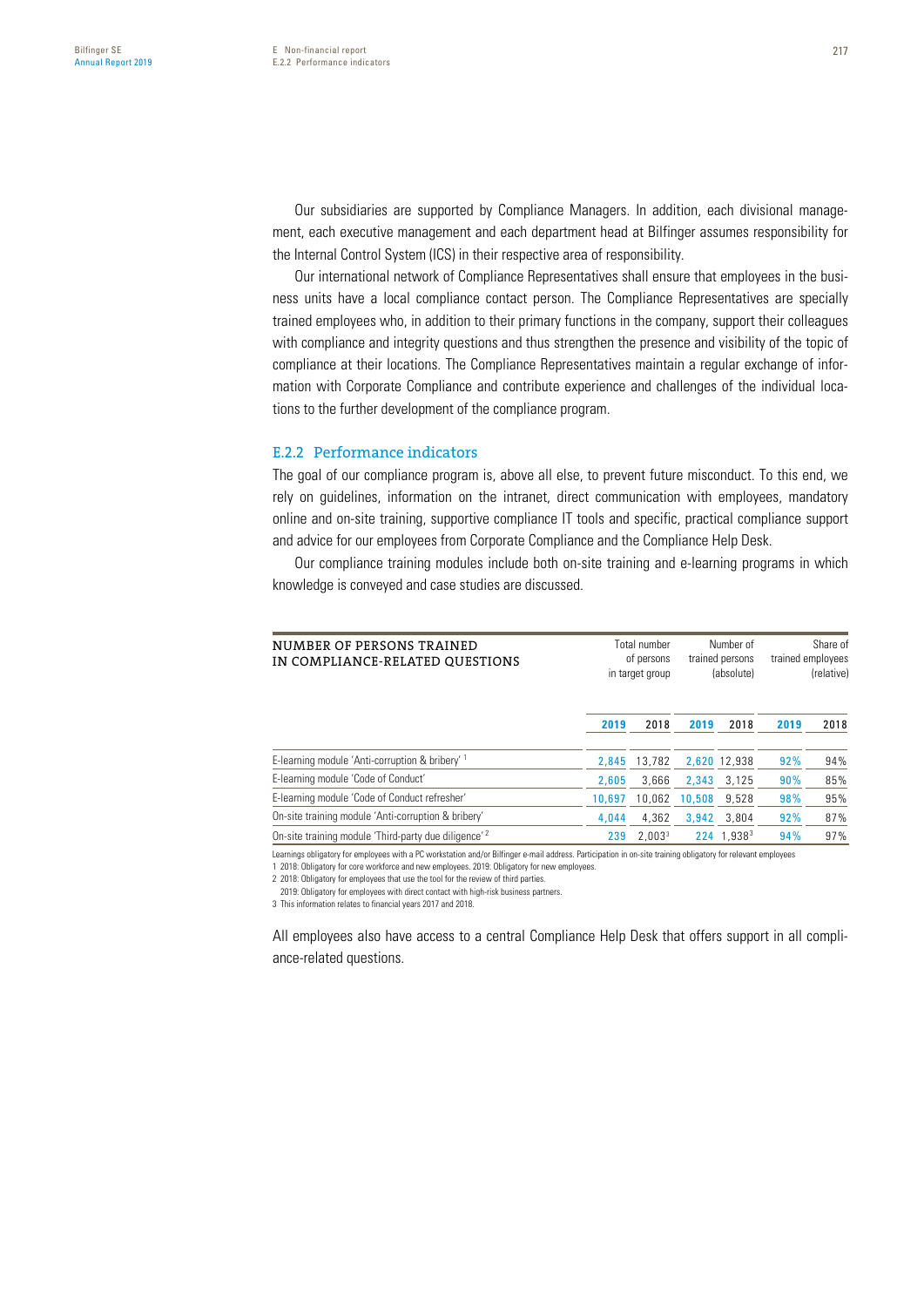| NUMBER OF INQUIRIES TO THE COMPLIANCE HELP DESK                                                                                                                                                                                                                                      | Number |       | Share       |      |
|--------------------------------------------------------------------------------------------------------------------------------------------------------------------------------------------------------------------------------------------------------------------------------------|--------|-------|-------------|------|
|                                                                                                                                                                                                                                                                                      | 2019   | 2018  | 2019        | 2018 |
| Tool - gifts, entertainment and hospitality<br>(e.g. reporting on gifts, entertainment and hospitality, tool administration)                                                                                                                                                         | 372    | 409   | 45%         | 37%  |
| Tool - third-party due diligence<br>(e.g. integrity hits, re-opening scope check and risk assessment, tool administration)                                                                                                                                                           | 260    | 427   | 32%         | 39%  |
| Group policies and internal standards<br>(e.g. Code of Conduct, compliance review in hiring and promotion process, delegation trips,<br>third-party due diligence, gifts, entertainment and hospitality, conflicts of interest, donations<br>for charitable purposes and sponsoring) | 91     | 84    | 11%         | 8%   |
| Compliance trainings                                                                                                                                                                                                                                                                 | 29     | 42    | 4%          | 4%   |
| AMO allegations<br>(e.g. bullying, discrimination, harassment, conflicts of interest, fraud, breach of trust,<br>theft, embezzlement, money laundering, illegal employment, personnel issues)                                                                                        | 19     | 16    | 2%          | 2%   |
| Inquiries related to other compliance topics                                                                                                                                                                                                                                         | 46     | 113   | 6%          | 10%  |
| Total                                                                                                                                                                                                                                                                                | 817    | 1.091 | <b>100%</b> | 100% |

218

In order to deliver our services, we are dependent on cooperation with numerous business partners. Because the compliant behavior of our business partners is an indispensable prerequisite for us, we use a risk-based process to review our potential business partners before entering into a business relationship (so-called third-party due diligence). When carrying out such integrity audits, the business units of Bilfinger are supported by the Compliance department in the risk evaluation. The entire process and its documentation are carried out with the help of a central, access-protected IT tool. Screenings against applicable sanctions lists are carried out on an ongoing basis.

In addition to prevention, the early detection of potential misconduct is a significant objective of the Bilfinger Compliance Program. There is a whistleblower system in place for the receipt, documentation and processing of suspicious cases in connection with possible violations of our Code of Conduct: Our employees and external parties can, on a confidential basis and if desired also anonymously, provide information on potential misconduct on the part of Bilfinger employees. Information from the corporate departments Internal Audit & Controls, Compliance and Human Resources as well as data from Bilfinger's due diligence processes also serve to identify suspected cases.

#### NUMBER OF NOTICES OF COMPLIANCE VIOLATIONS\*

|                                                                  | 2019 | 2018 |
|------------------------------------------------------------------|------|------|
|                                                                  |      |      |
| Indications of compliance violations <sup>1</sup>                |      | 88   |
| thereof: indications of corruption and bribery                   |      |      |
| Investigations initiated <sup>2</sup>                            | 35   | 69   |
| Disciplinary measures as a result of investigations <sup>3</sup> | 20   | 32   |
|                                                                  |      |      |

\* Including notices of violations of human rights

1 Notices categorized as relevant in the period from January 1 to December 31 of a respective year 2 Includes investigations as a result of notices from the financial year and prior years

3 Includes disciplinary measures as a result of investigations from the financial year and prior years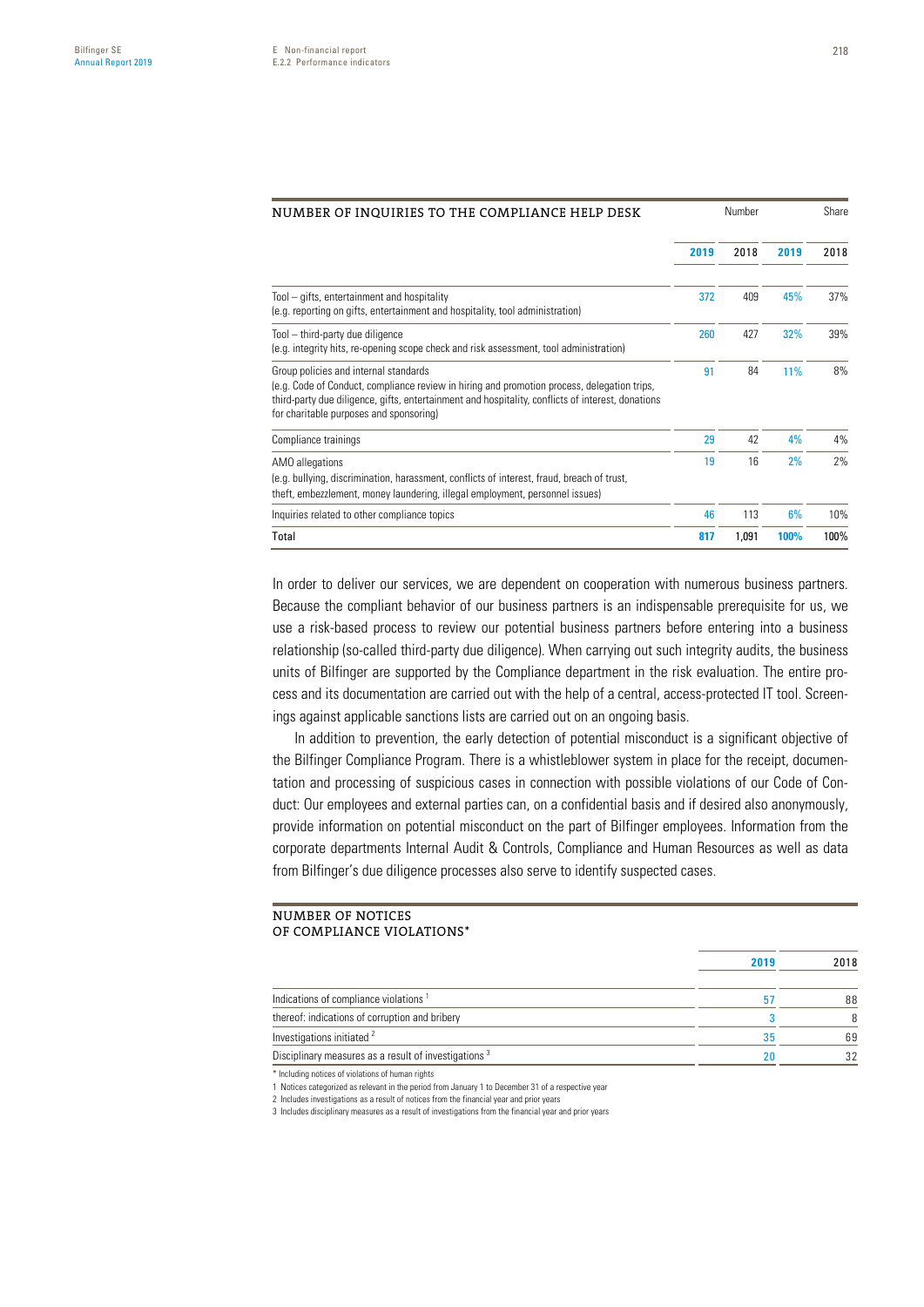The Allegation Management Office deals with all notifications related to suspicious cases from internal and external sources and, in cooperation with the compliance organization, conducts a preliminary review of the notifications received. If the suspicions of a violation are confirmed, an internal investigation is initiated. Particularly serious allegations are forwarded to the Independent Allegation Management Committee for assessment and for a decision on further action. The Independent Allegation Management Committee is a committee of experts from Corporate Legal, Compliance, Internal Audit, Tax and Human Resources.

If misconduct on the part of a business partner is identified, the Independent Allegation Management Committee decides on necessary measures. These measures can include, among other things, termination of the business relationship, assertion of civil claims or the filing of an official complaint. If misconduct on the part of an employee is proven, the Disciplinary Committee led by the Head of Corporate Human Resources, decides on the disciplinary measures and sanctions that are to be taken. These range from informal warnings through to immediate termination including negative financial consequences.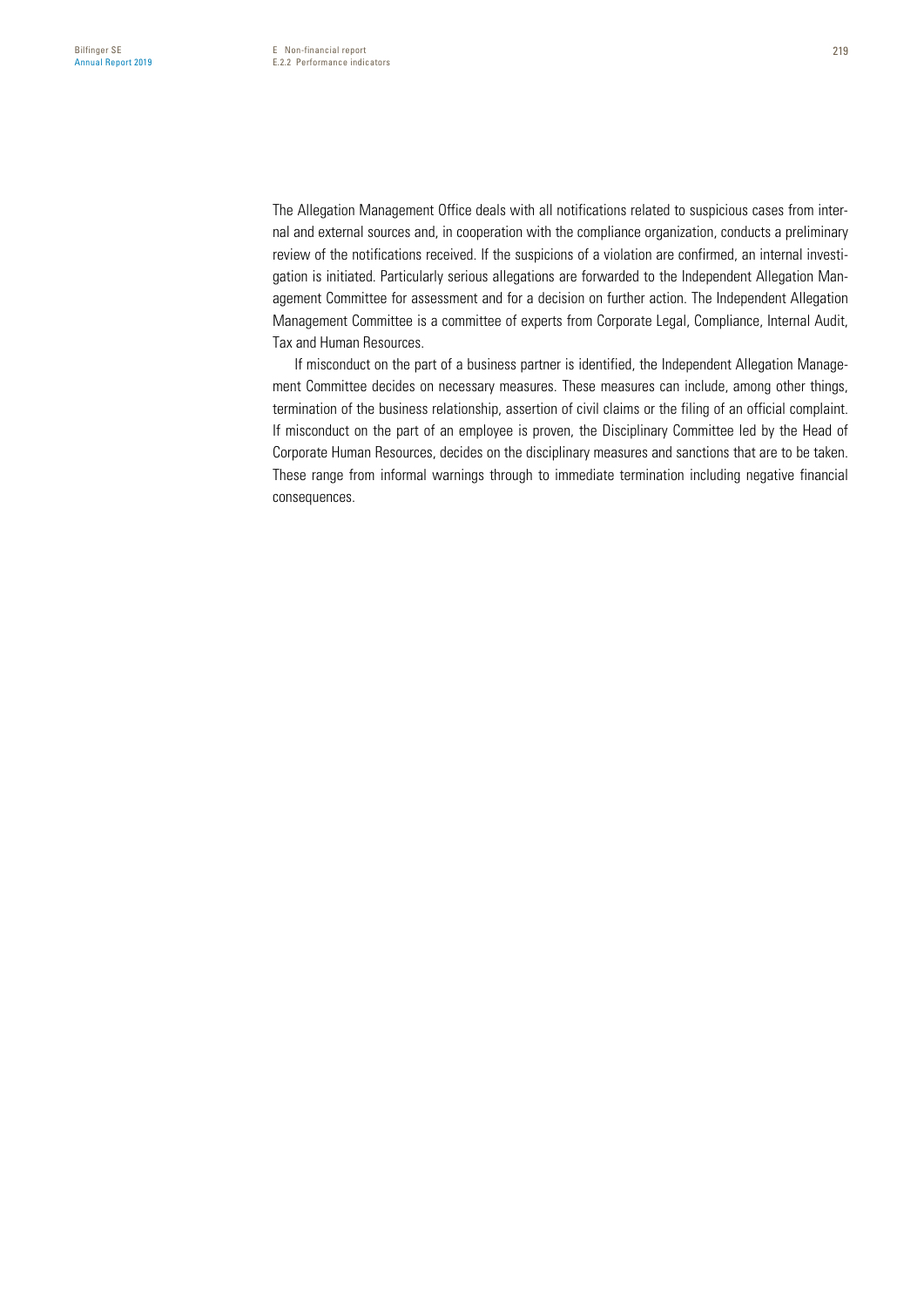## E.3 Respect for human rights

We are committed to the United Nations Universal Declaration of Human Rights and the UN Global Compact initiative. We want to be fully committed to respect for human rights wherever we operate. This applies with a view to

- our own employees
- the employees of our direct and indirect suppliers as well as those of our business partners
- our customers and
- other regional stakeholders

Due to the nature of our business model, we see the greatest potential risks in terms of respect for human rights in our supply chain. The measures in relation to our supply chain are described in the section "Adherence to human rights in our supply chain".

#### E.3.1 Management approach

#### Respect for human rights within the Group

The basis of all our activities with regard to respect for human rights is our Code of Conduct. This also represents our fundamental declaration on respect for human rights. The Code of Conduct was approved by company management and is publicly available on our website in both German and English. 16 different language versions are available for internal Group-wide use. The Code of Conduct defines the principles of acting with integrity toward both other employees as well as toward external persons and organizations and is aimed throughout the Group at all of our managers and employees – regardless of where they work and what job they do.

Our managers and employees are obligated to adhere to the principles formulated in the Code of Conduct and to confirm in writing that they have received and familiarized themselves with it. In addition, the contents of the Code of Conduct are refreshed and expanded within the scope of e-learnings and various integrity events (see also Chapter *E.2 Counteracting corruption and bribery*). We do not tolerate violations of our Code of Conduct.

In addition to direct reporting to the compliance organization, a proprietary whistleblower system is used to receive suspected cases of possible violations of our Code of Conduct, including the principle of respect for human rights principles that it contains: Both our employees and external parties can, on a confidential basis and, if desired, also anonymously provide information on potential misconduct in the environment of our business activities. The whistleblower system can be accessed through our website and is available in 26 languages. Information can also be given by mail, telephone or directly. Availability of the whistleblower system is ensured through an external service provider. Our objective is to process suspected cases confidentially, objectively and independently. In the case of a confirmed violation, disciplinary and corrective measures are initiated, ranging from informal warnings through to termination without notice.

#### Adherence to human rights in our supply chain

We depend on suppliers and subcontractors for the delivery of our services. Through our *Supplier Code of Conduct*, available to the public on our website, we formulate the clear expectations that we have of them to respect human rights. Our guidelines require that this is a fundamental component of our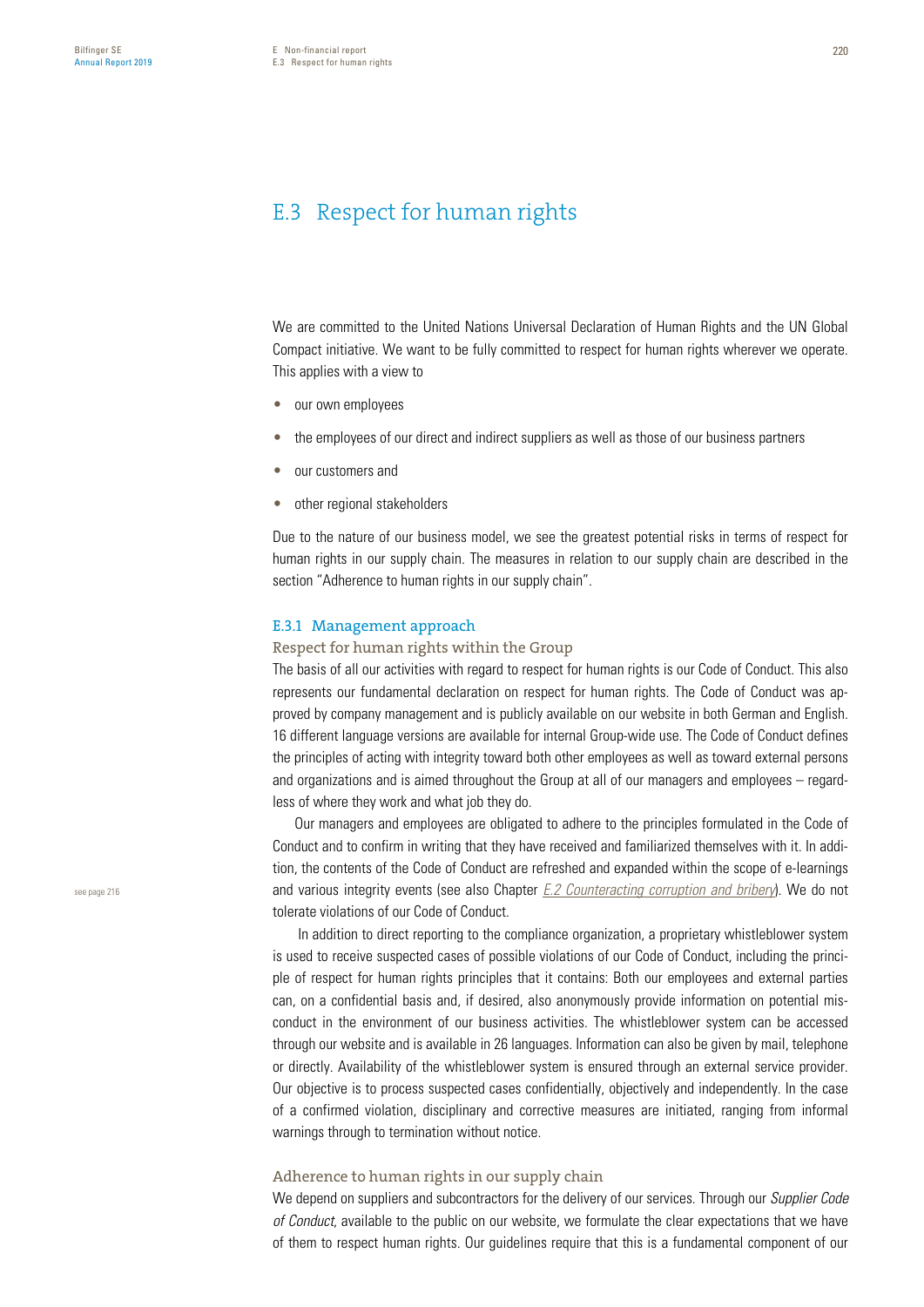supplier contracts. Through this Code of Conduct, we also require our suppliers to demand that their suppliers and subcontractors also comply with internationally accepted principles and standards on human rights.

We pursue a Group-wide supplier management system (HANDLE Procurement Suppliers), with Corporate Procurement maintaining responsibility for its definition, organization, development and monitoring. This is described in detail in our procurement guidelines and Standard Operation Procedures (SOP) and is binding for all our subsidiaries. One of the objectives of this Group-wide regulation is to ensure that compliance rules – including respect for human rights – are observed.

In addition to the standardized assessment as part of our supplier management system, we review the integrity, which also includes respect for human rights, of business partners who exceed a defined value limit and all sales intermediaries with the help of an IT supported due diligence tool (see also Chapter *E.2 Counteracting corruption and bribery)*. We have also commissioned an independent agency to obtain a self-disclosure from selected suppliers, among other things as relates to respect for human rights. The selection of these suppliers is carried out on the basis of a risk-based approach. In 2019, Bilfinger commissioned the agency with about 100 self-assessments from suppliers.

If a supplier violates the Bilfinger Code of Conduct for Suppliers, that supplier is barred. This applies equally in cases where authorities initiate investigative proceedings against the supplier or if an integrity audit results in a negative result. If such an incident should occur or become known, all employees are obligated to report it.

A Group Policy defines the process of barring suppliers and thus ensures a uniform Group-wide policy. Incoming reports of a possible lack of supplier integrity are first reviewed, for example, by the purchasing department of the company concerned or by the responsible purchasing management, in each case involving the Compliance Officer of the division, or by Corporate Procurement with the involvement of the Chief Compliance Officer. These persons make the final decision on the type of barring. A Group-wide "black list" informs all companies of the Bilfinger Group at least once a month or ad hoc about barred suppliers.

#### E.3.2 Performance indicators

| NUMBER OF INDICATIONS OF VIOLATIONS                 |      |      |               |
|-----------------------------------------------------|------|------|---------------|
| OF HUMAN RIGHTS                                     | 2019 | 2018 | $\Delta$ in % |
|                                                     |      |      |               |
| Indications of violations                           | 15   | 17   | $-11.8%$      |
| Investigations initiated                            | 6    | 12   | $-50.0%$      |
| Disciplinary measures as a result of investigations |      |      | $-85.7%$      |

 $221$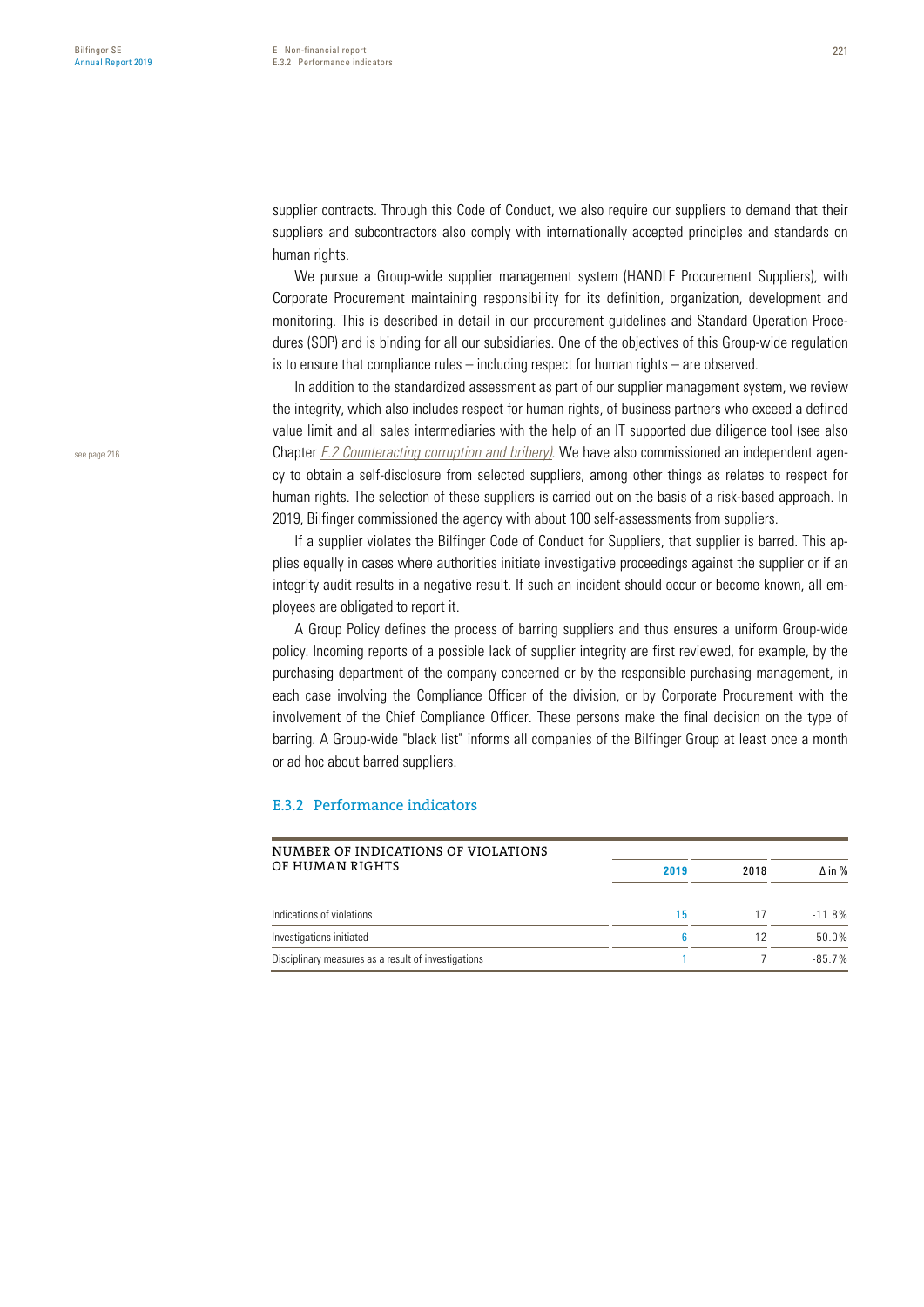### E.4 Employee matters

Services represent the largest portion of our portfolio by far. In order to be able to deliver these services in the quality expected by our customers while complying with the highest occupational safety regulations, we require highly motivated, well-trained and diligent employees. We therefore regard "employer branding", "employee development" and "occupational safety" as key non-financial issues that have a significant impact on our economic success.

#### E.4.1 Management approach

#### Human resources management

Group-wide personnel processes and initiatives are developed by our Corporate Human Resources (HR). Corporate HR also defines the HR minimum standards, e.g. for HR reporting, for remuneration systems, for employer branding, for talent management and for international assignments. In financial year 2019, Corporate HR reported to member of the Executive Board Michael Bernhardt, who also served as Labor Director.

The Business Partners in the Group companies are responsible for the implementation of minimum standards. They serve as contact persons for management and for employees of the individual companies. Regional HR Heads appointed for each division act as links between Corporate Human Resources and the Group companies.

Our HR standards and their application are described in our Group Policies. There are also Knowledge Cards that provide information on the most important regulations and procedures contained in the Policies.

To make key performance indicators available consistently throughout the Group in the future, an integrated IT solution was implemented throughout the Group as part of the HRcules project. The standardization of HR processes and systems throughout the company was a major step toward greater efficiency, transparency and integration of the operating units.

#### Employer branding

In order to retain our employees and attract qualified new employees, we work on the attractiveness of our employer brand. To ensure that we are perceived as a strong employer brand, we want to position ourselves as an employer that creates a working environment in which our employees can contribute and develop their skills and where they receive the level of support necessary to perform with passion and with an orientation toward results.

In view of the increasing shortage of skilled workers, particularly in the commercial sector, an employer branding campaign was launched in March 2019 in order to increase the perceived attractiveness of Bilfinger as an employer and attract more qualified candidates for commercial professions by addressing the target group as closely as possible. Responsibility for the process and content of the campaign lies with Corporate HR. Close cooperation with the operating units plays a key role in ensuring that the instruments, measures and content are tailored as closely as possible to the requirements of the target groups.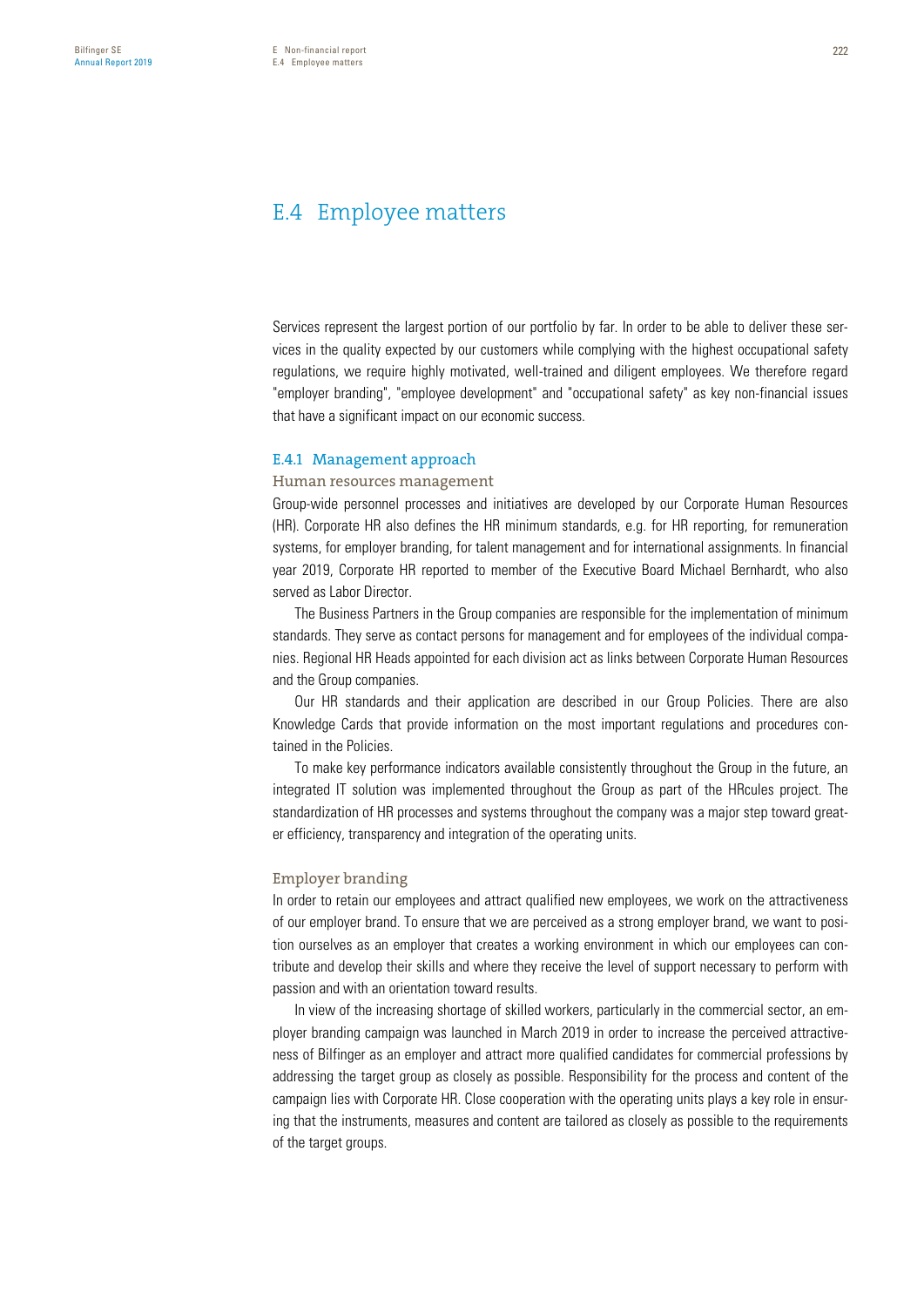The campaign focuses on six professional function groups:

- 1) IT and digitalization
- 2) Electronics
- 3) Engineering and consulting
- 4) Insulation, scaffolding, painting, industrial climbers
- 5) Management / administration
- 6) Mechanics

Since October 2019, the materials developed have been available on the intranet for addressing applicants according to their needs (e.g. flyers, banners, roll-ups) and can be used by the decentralized units when recruiting new employees. By the end of the second quarter of 2020, all the materials developed will be completed.

In order to meet our demand for qualified employees, we train them ourselves. Since July, the Training and Further Training Committee, with representatives from the operating units, central and regional human resources departments and the Works Council, has been working on the development of a framework concept for quality standards in vocational training at Bilfinger in the German legal area. A central goal here is to attract motivated trainees to Bilfinger following completion of their vocational training and thus cover our need for qualified specialists in the future.

#### Employee development

The training and qualification of our employees is a key competitive factor. We can only maintain and expand our market position as an industrial services provider by regularly training our employees, qualifying them on an ongoing basis and developing them. We therefore offer them various opportunities for further training and development. To set targets and define further training and qualification measures, we hold annual employee appraisals with them, which are oriented toward a uniform Group-wide standard.

We have bundled our internal training and development programs, under the virtual umbrella of the Bilfinger Academy. Here, all voluntary and obligatory internal training measures for the development of professional and personal skills can be found. In 2019, the most important topics included qualification modules on project management, training courses on the Bilfinger Maintenance Concept (a modularly designed concept for the maintenance of industrial plants) and our Talent Program for managers. All further training courses offered by our Bilfinger Academy are continuously evaluated. The feedback regularly obtained from participants and the involvement of the operating units lead to the ongoing optimization and adjustment of all offerings by the responsible HR and specialist departments.

In addition to our internal training programs, our employees can also participate in external training measures and programs. In 2019, the focus was on topics that included leadership, innovation, collaboration, efficiency, profitability and languages. We also offer special programs and development opportunities for certain groups of people (including graduates, especially qualified employees, managers). A particular focus is on establishing the broadest possible base of young talent to whom we offer things such as dual study programs, a global trainee program and more advanced talent development programs at talent centers in all regional operating units. Our managers undergo an annual talent review on the basis of which management development and succession planning measures are derived.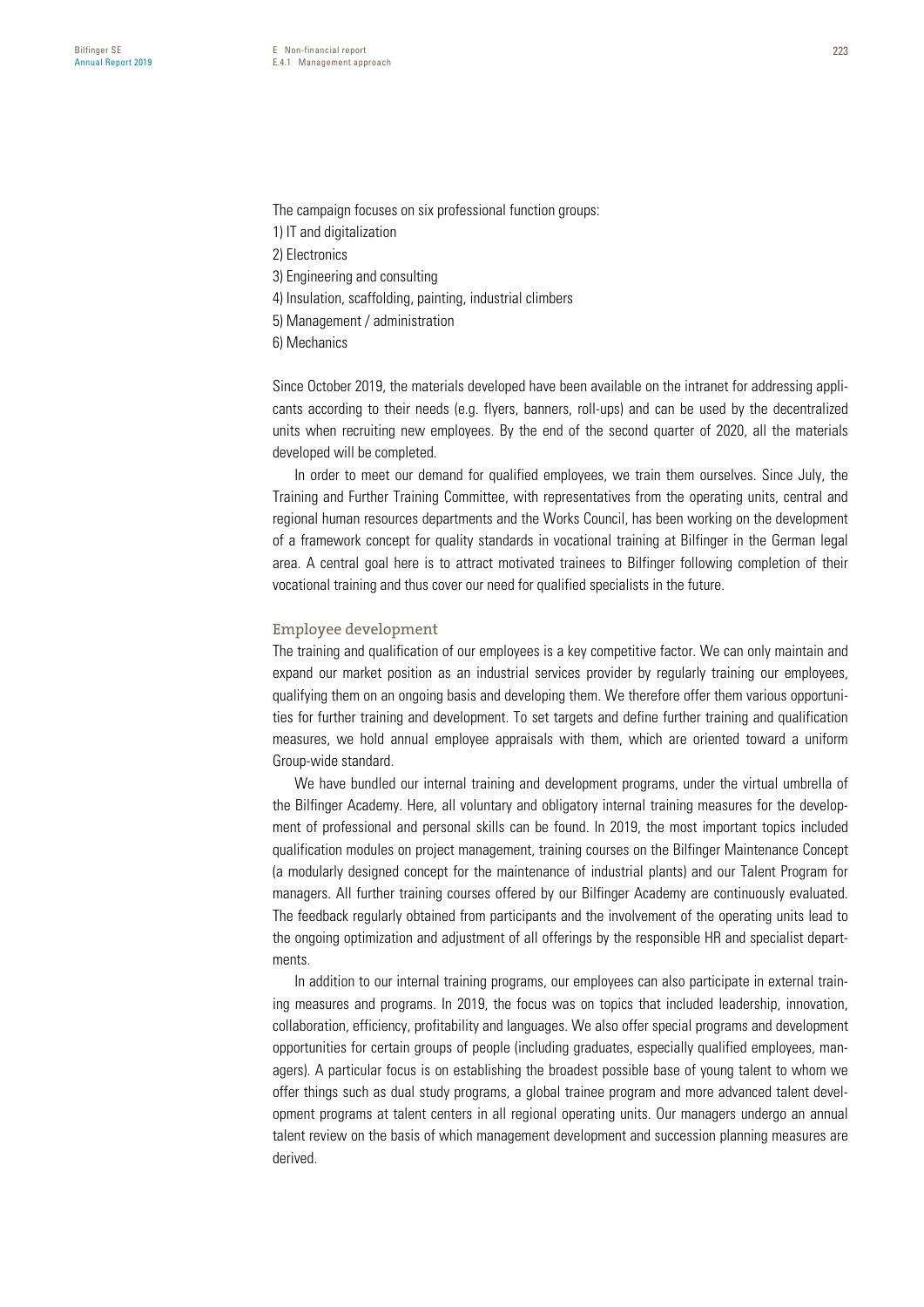#### Occupational safety

The health of our employees is the number one priority for Bilfinger. This means that the aspects of occupational safety are of key importance to whatever activities we pursue. In addition, safe work processes, the execution of occupational safety campaigns and key figures on occupational safety are important criteria that, with increasing frequency, are being surveyed by our customers prior to the awarding of orders.

The topic of occupational safety at Bilfinger was coordinated by Corporate HSEQ in the reporting year. Because it is a central governance function, Corporate HSEQ creates the prerequisites for a Group-wide implementation of HSEQ management.

The occupational health and safety measures drawn up by Corporate HSEQ are reflected in uniform Group-wide guidelines. In order to take special consideration of the respective working conditions, the local unit managers are responsible for adherence to local laws and occupational safety standards.

Corporate HSEQ and local HSEQ specialists support the operating units in complying with and fine-tuning the programs and measures. To this end, supplementary provisions and systems have been put in place in many locations that are based on the Group principles and guidelines concerning HSEQ.

To be able to record, process and communicate HSEQ incidents worldwide in accordance with uniform standards, we use a management software (Synergi Life, referred to at Bilfinger as "ACTIVE"). Accident risks, near-accidents, and incidents can be captured by executives and employees using an app, allowing them to be promptly recorded on site.

Workplace safety is the subject of the HSEQ quarterly report that is submitted to the Executive Board. The report includes all Group companies and takes into consideration all Bilfinger operations. The Executive Board is immediately informed in the case of especially severe accidents as well as on their analysis and the corrective measures taken. Occupational safety committees are in place in the independent organizational units of the national companies in accordance with the legal provisions.

The objective pursued by all the measures we take is to further increase occupational safety. Our "Road to Zero" concept helps us to consistently reduce the number of work-related illnesses and accidents.

To achieve this objective, we pursue a twofold approach: we take the technical and organizational measures this requires, and we address occupational safety again and again in a variety of communications channels in order to raise awareness for this topic. We draw the attention of all employees to general occupational safety issues in the form of monthly "Safety Moment Memos", for example. In 2019, these included, for example, topics like "stairs", "development of the safety culture", "working with angle grinders", "young employees", "brother's/sister's keeper" and "working in extreme heat".

In this context, the involvement, obligation and commitment of all executives, right up to the members of the Executive Board, play an important role. For example, it is the responsibility of managers throughout the Group to regularly carry out a number of safety walks, depending on their area of responsibility, to address risks and hazards, to make employees aware of occupational safety issues and to document their inspections. The results of these safety walks may be recorded "on the go", as the walks are progressing, and will then be directly input into our central HSEQ software.

An important measure for raising awareness regarding topics of occupational safety is our safety program "Safety Works!" and the information campaign that was developed in this context. In 2019, we conducted a safety campaign on the topic of "dealing with permits to work" under the motto "We Make Permits Work". The aim of the campaign was to inform and qualify our employees with regard to the importance, the necessary contents and the quality of work permits. They should be in a position to critically question work permits, to assess their design and – in case of insufficient information – to reject them.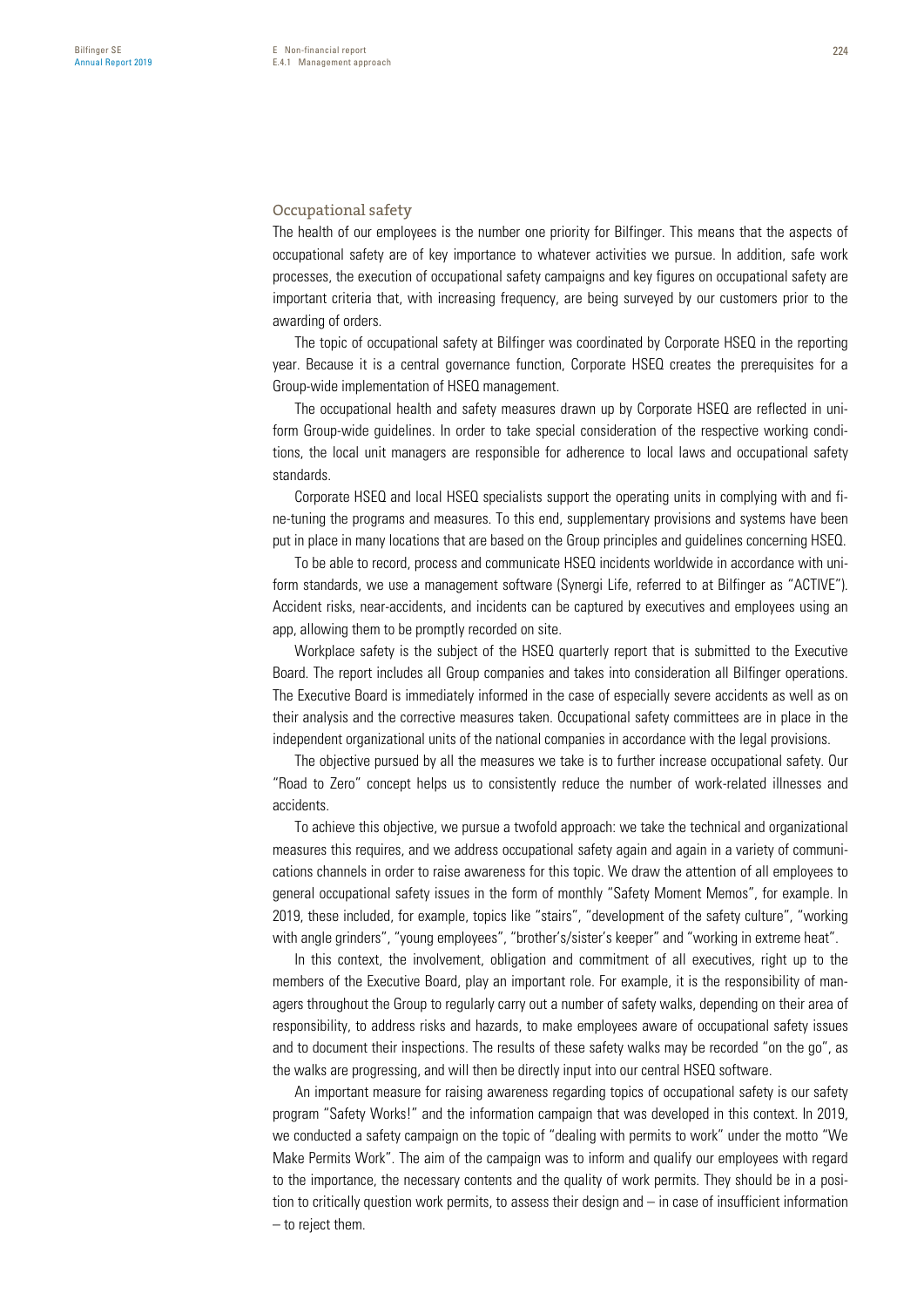Our annual Safety Award recognizes both outstanding safety initiatives and innovative ideas for the continuous improvement of safety performance. The Group-wide award is intended to commend all employees and managers who have contributed to this result while also encouraging them to work toward safe working conditions and the protection of all employees' health.

At about 80 percent of our operating units, our occupational safety systems are certified in accordance with the standards OHSAS18001, ISO 45001 and SCC/SCP (Safety Certificate Contractor). We conduct regular internal audits in all of our subsidiaries. In addition to these internal audits, there are also external audits conducted by certifiers, public authorities or customers.

#### E.4.2 Performance indicators

To be able to measure our progress in the fields of "employer branding" and "employee development", we are currently developing meaningful performance indicators. For the topic of "occupational safety", we use the indicators LTIF, fatalities and number of HSEQ FTE per 100 employees (FTE). The LTIF figure decreased by 62% as compared to the previous year – from 0.66 to 0.25. We see the direct involvement of Bilfinger leaders in promoting the importance of occupational safety as a key factor for this development.

| OCCUPATIONAL SAFETY INDICATORS             |      |      |               |
|--------------------------------------------|------|------|---------------|
|                                            | 2019 | 2018 | $\Delta$ in % |
|                                            |      |      |               |
| LTIF                                       | 0.25 | 0.66 | $-62%$        |
| Fatalities <sup>2</sup>                    |      |      | $-100%$       |
| Number of HSEQ FTE per 100 employees (FTE) | 1.43 | 1.56 | $-8%$         |

1 The indicator used by Bilfinger "LTIF" (Lost Time Injury Frequency – accidents per 1,000,000 working hours performed) includes Group-wide all accidents with at least one lost day from employees and temporary workers.

2 Work-related accidents of employees and temporary workers resulting in death.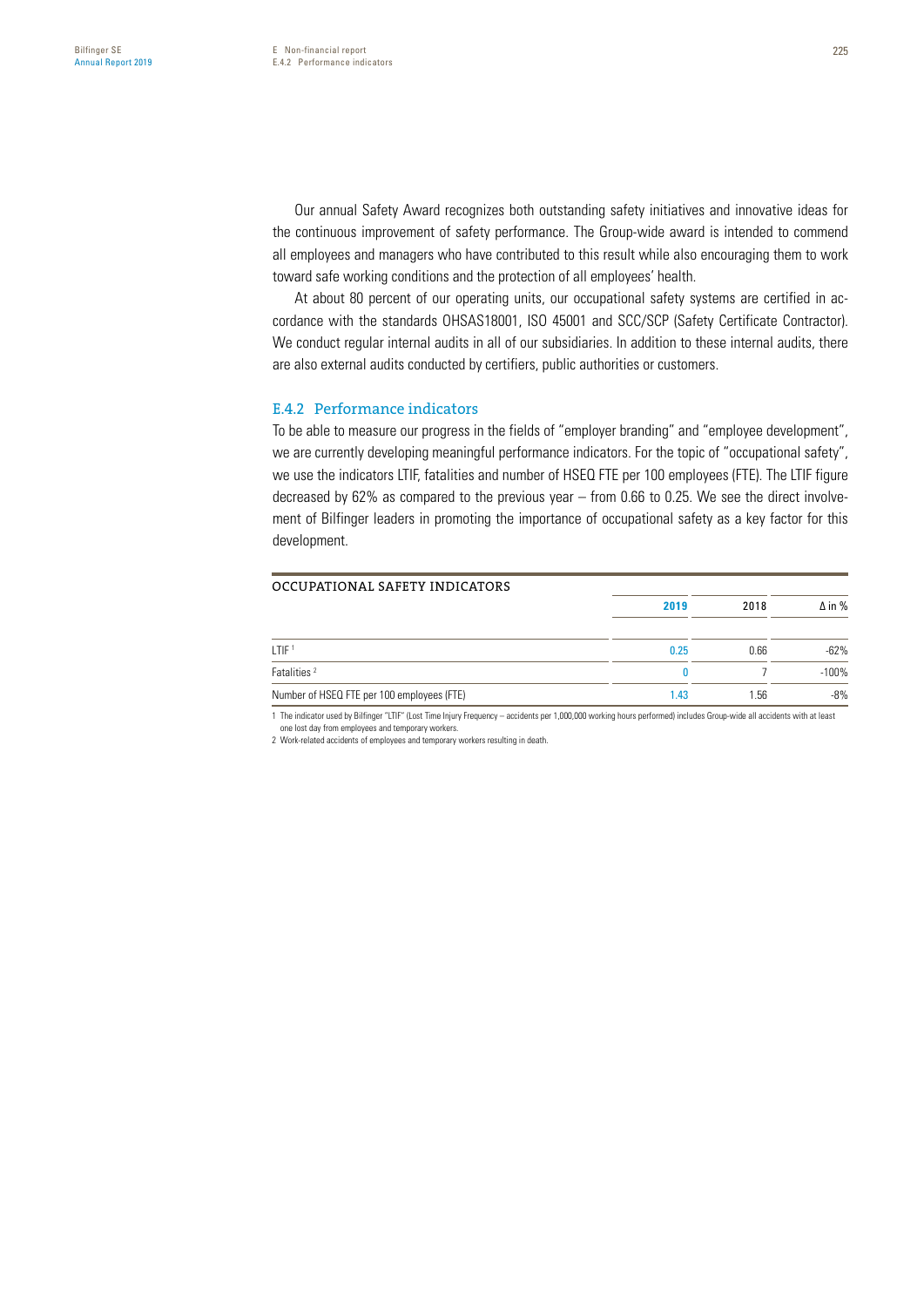### E.5 Data security

To be able to provide our services, we collect, store and process a range of data. On the one hand, this relates to personal data of our employees, but also data about plants, processes and people at our customers' sites, because we are providing an increasing number of services for the digitalization of our customers' systems. Data leaks or issues related to accessing data can have a serious impact on the relationship with our employees or business partners. For this reason, our processes and activities for data security are important prerequisites for the acceptance of our business model by our stakeholders.

#### E.5.1 Management approach

Our employees, customers and other stakeholders must be able to rely on the fact that the data entrusted to us is protected against abuse. We have therefore adopted various regulations with regard to information security and data protection and have taken appropriate organizational measures.

The fundamental regulations for the secure and legally compliant handling and processing of data are summarized in our "Group Policy on Information Security". It is binding for all Group employees and for all those working on our behalf. It describes the components that include information security, principles for handling and processing data and the obligations of managers, IT specialists, employees and external parties. Violations of the provisions of this Group Policy and its annexes or of existing laws may result in disciplinary, contractual or criminal consequences.

In addition to the "Group Policy for Data Security", various Standard Operating Procedures (SOP) have been created with the goal of implementing the Group Policies on information security in all Group companies. These include, for example, SOPs on the topics "Information Management Standard", "Physical Protection of Data", "Emergency Security" and "IT Audit".

Technical responsibility for information security lies with the manager responsible for Information Security at Bilfinger Global IT GmbH. The Head of Information Security checks to ensure that IT services that are planned or in operation are compliant with the "Group Information Security Policy" as well as regulatory requirements. In addition, each organizational unit must appoint a person responsible for data protection who works together with the manager responsible for Information Security as a coordinator.

Every employee or person working on behalf of the Bilfinger Group is obligated to report any possible or actual threat to the information available in the Group as a security incident in a timely manner. In addition, each business unit is obligated to establish and maintain a comprehensive and effective emergency management system in accordance with its business area and area of responsibility. Should there be a security incident, the Allegation Management Office from Corporate Compliance is commissioned with an investigation into the violation.

In order to create a uniform standard for managing personal data in our Group in accordance with the European General Data Protection Regulation, the "Group Policy on Data Protection" took effect in 2018. It describes the tasks and responsibilities of the Group Privacy Officer, the Data Privacy Officer and the Data Privacy Coordinator. The "Group Policy on Data Protection" also outlines the data protection principles, specifications for data transmission and commissioned data processing, the rights of data subjects and the responsibilities of Group companies.

The guidelines are also binding for all Group companies and apply in particular in those countries that do not have their own legal data protection regulations. They are based on the provisions of the European General Data Protection Regulation and on globally accepted basic data protection princi-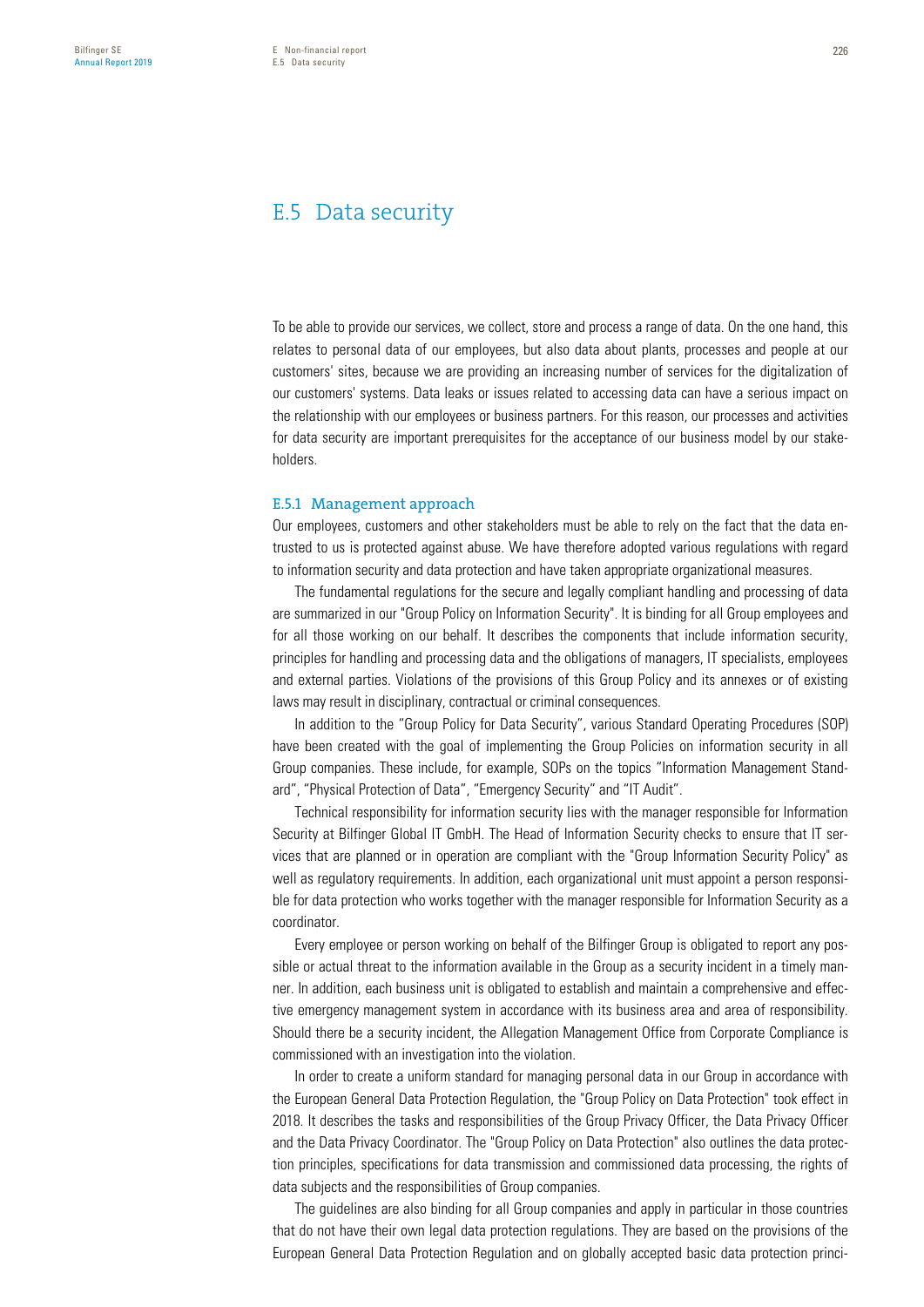ples for the processing of the personal data of employees, customers, suppliers and other business partners.

If data protection violations occur or are suspected, the "Group Policy for Data Protection" lays out a procedure for the reporting of data protection violations. These reports flow for further processing and for the purposes of evaluation into a database in which the (suspected) data protection violation is described.

The Executive Board is informed about data security and the structure of data protection at least once a year. The Executive Board is immediately informed of any serious incidents at work.

#### E.5.2 Performance indicators

| NUMBER OF DATA PROTECTION VIOLATIONS |      |      |               |
|--------------------------------------|------|------|---------------|
|                                      | 2019 | 2018 | $\Delta$ in % |
| Data protection violations           |      | 1Π   | 20%           |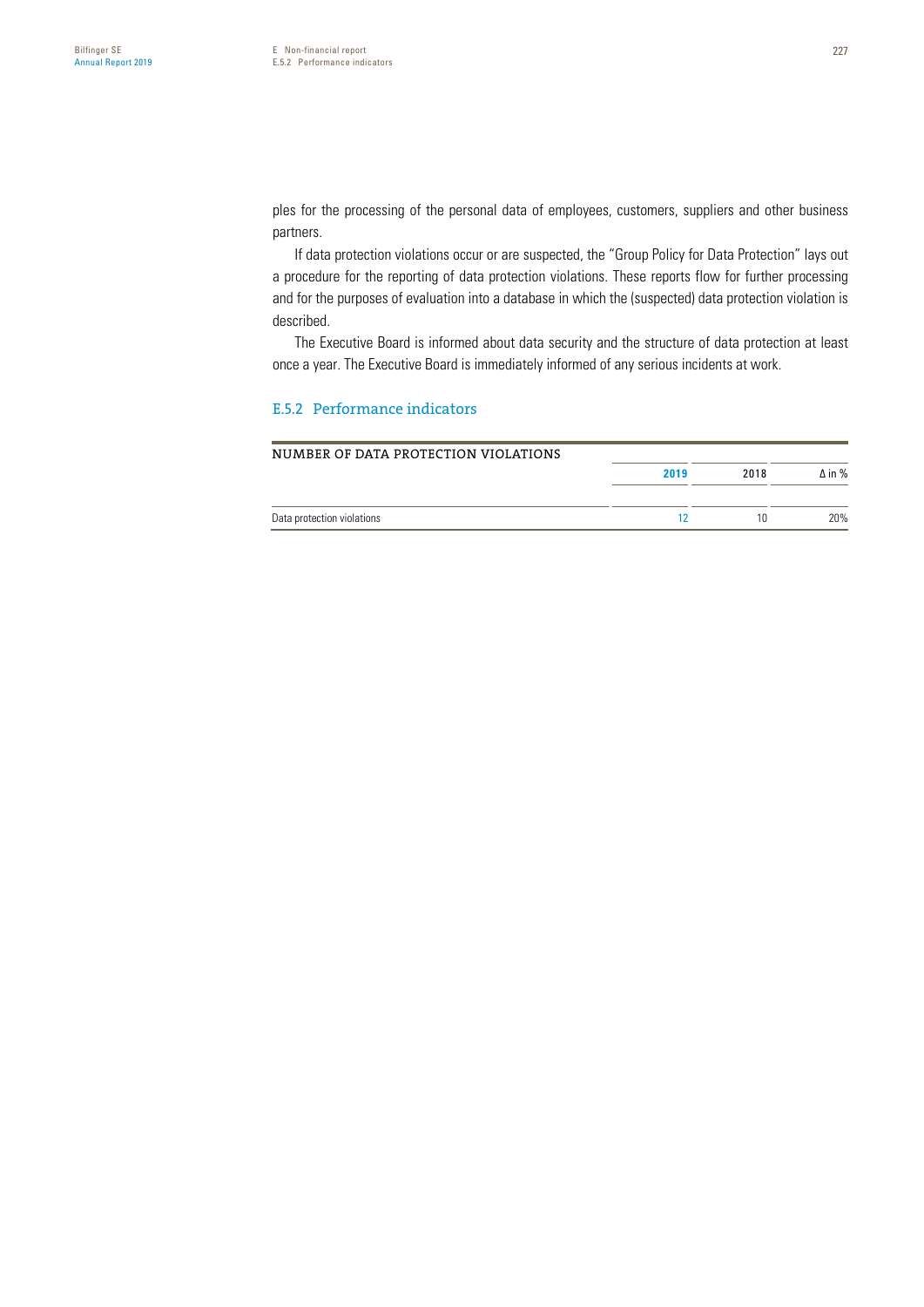# E.6 Customer satisfaction and quality

The satisfaction of our customers is directly associated with the quality of the services that we deliver. Our orders received, the continuation or intensifying of the cooperation and thus also our economic success depend, to a very great extent, on these two factors. We therefore believe that the topic of "customer satisfaction and quality" is a significant non-financial matter that has a considerable impact on the organization of our business model.

#### E.6.1 Management approach

We deliver most of our services directly at the location of the customer. We thus experience our customers' satisfaction directly. Furthermore, both within the scope of our ongoing services business and after the conclusion of a project, we survey the service recipients in personal discussions regarding their satisfaction. Many operating companies also conduct customer satisfaction surveys once or twice a year.

A software program was introduced in financial year 2018 to document to results of these customer satisfaction surveys. In the future, it will also help to combine the results Group-wide so that customer satisfaction can be measured on this basis. The customer surveys are an important foundation for us to continuously optimize the quality of our services as part of long-term service contracts. Often they are also the starting point for discussions about follow-up orders in the project business.

In order to be able to provide the quality required by our customers, we have established an extensive quality and process management system. It starts with the operating units, which are responsible for the quality of their products and services and for their monitoring. They are supported by the quality management of the divisions as well as by Corporate HSEQ. System requirements, internal audits as well as training and education measures for quality assurance are intended to ensure that our standards of quality are maintained at all times and continuously developed.

#### E.6.2 Performance indicators

| NUMBER OF OPERATING COMPANIES<br>WITH CERTIFIED OMS<br>IN ACCORDANCE WITH DIN EN ISO 9001 |      | Number |
|-------------------------------------------------------------------------------------------|------|--------|
|                                                                                           | 2019 | 2018   |
| Operating companies with certified QMS                                                    | 60   | 65     |

In addition, Bilfinger has had a cross-divisional matrix certificate since 2015 which helps ensure uniform quality standards in the Group and which, by the end of 2019, had already included 43 legal entities. Our objective is to expand the matrix certificate by 2020 to all relevant operating companies in Europe and the Middle East that already have their own ISO-9001 certificate. Our HSEQ processes and operating units are audited and certified by external companies.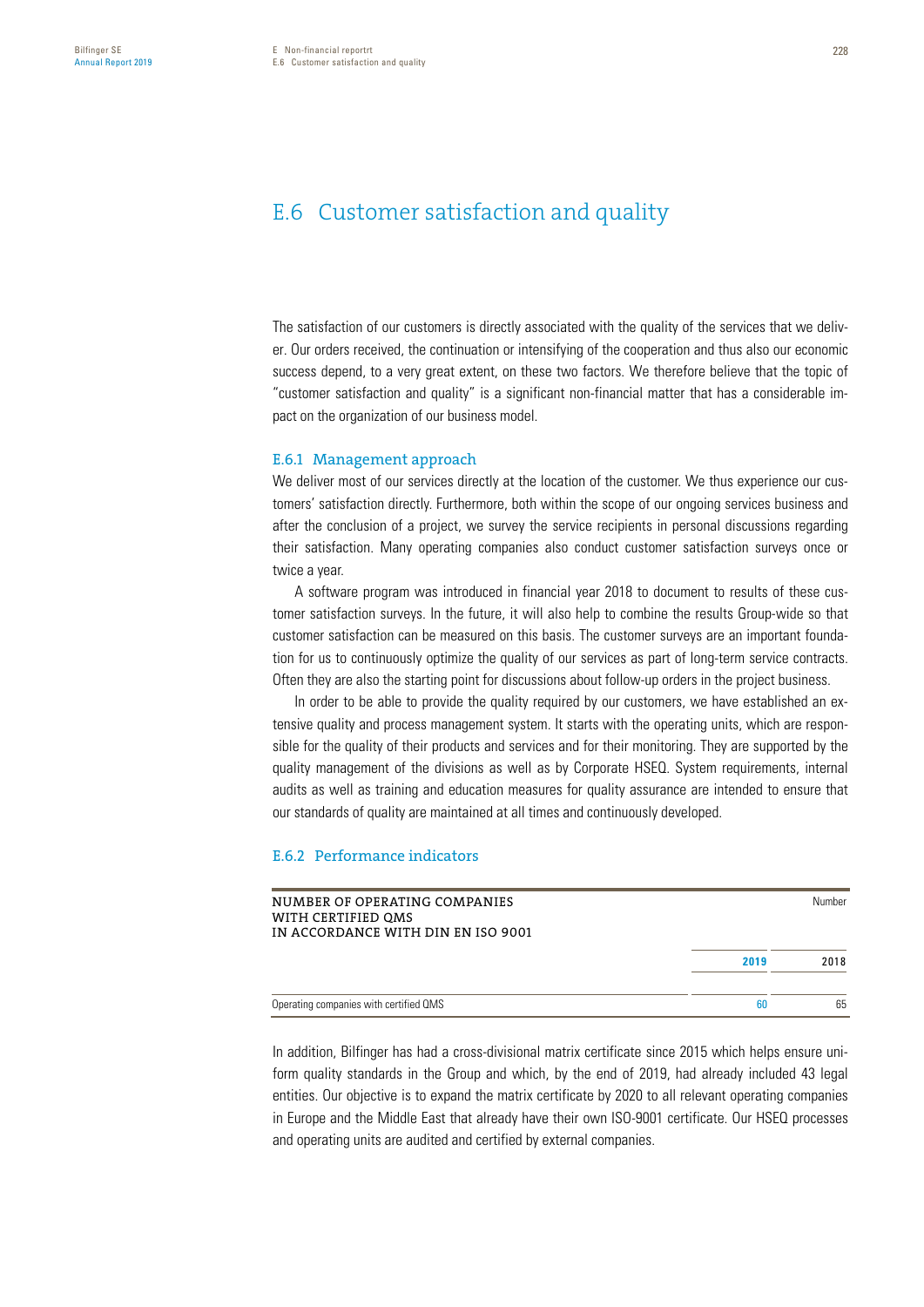### E.7 Auditor's report

Independent Auditor's

#### Limited Assurance Report

*The assurance engagement performed by Ernst & Young (EY) relates exclusively to the German version of the Group non-financial report 2019 of Bilfinger SE. The following text is a translation of the original German Independent Assurance Report.*

#### To Bilfinger SE, Mannheim

We have performed a limited assurance engagement on the separate Group non-financial report of Bilfinger SE according to § 315b HGB ("Handelsgesetzbuch": German Commercial Code for the reporting period from 1 January 2019 to 31 December 2019 (hereafter non-financial report). Our engagement did not include other references to information outside the non-financial report as well as disclosures for prior years.

#### Management's responsibility

The legal representatives of the Company are responsible for the preparation of the non-financial report in accordance with §§ 315c in conjunction with 289c to 289e HGB.

This responsibility includes the selection and application of appropriate methods to prepare the non-financial report as well as making assumptions and estimates related to individual disclosures, which are reasonable in the circumstances. Furthermore, the legal representatives are responsible for such internal controls that they have considered necessary to enable the preparation of a non-financial report that is free from material misstatement, whether due to fraud or error.

#### Auditor's declaration relating to independence and quality control

We are independent from the Company in accordance with the provisions under German commercial law and professional requirements, and we have fulfilled our other professional responsibilities in accordance with these requirements.

Our audit firm applies the national statutory regulations and professional pronouncements for quality control, in particular the by-laws regulating the rights and duties of Wirtschaftsprüfer and vereidigte Buchprüfer in the exercise of their profession [Berufssatzung für Wirtschaftsprüfer und vereidigte Buchprüfer] as well as the IDW Standard on Quality Control 1: Requirements for Quality Control in audit firms [IDW Qualitätssicherungsstandard 1: Anforderungen an die Qualitätssicherung in der Wirtschaftsprüferpraxis (IDW QS 1)].

#### Auditor's responsibility

Our responsibility is to express a limited assurance conclusion on the non-financial report based on the assurance engagement we have performed.

We conducted our assurance engagement in accordance with the International Standard on Assurance Engagements (ISAE) 3000 (Revised): Assurance Engagements other than Audits or Reviews of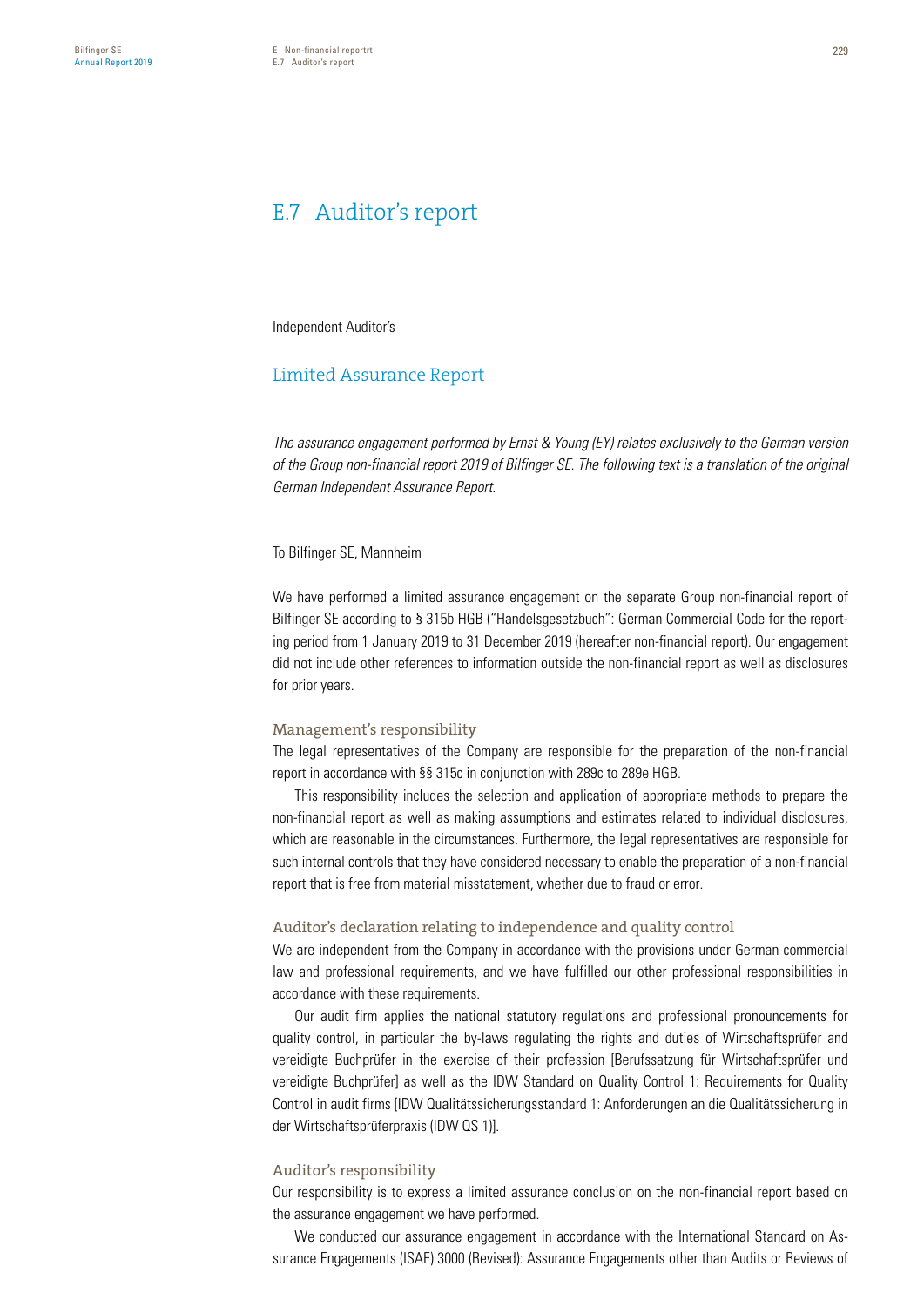Historical Financial Information, issued by the International Auditing and Assurance Standards Board (IAASB). This Standard requires that we plan and perform the assurance engagement to obtain limited assurance about whether the non-financial report of the Company has been prepared, in all material respects, in accordance with §§ 315c in conjunction with 289c to 289e HGB. In a limited assurance engagement the assurance procedures are less in extent than for a reasonable assurance engagement and therefore a substantially lower level of assurance is obtained. The assurance procedures selected depend on the auditor's professional judgment.

Within the scope of our assurance engagement, which has been conducted between December 2019 and March 2020, we performed amongst others the following assurance and other procedures:

- Inquiries of employees regarding the selection of topics for the non-financial report, the risk assessment and the concepts of Bilfinger SE for the topics that have been identified as material,
- Inquiries of employees responsible for data capture and consolidation as well as the preparation of the non-financial report, to evaluate the reporting processes, the data capture and compilation methods as well as internal controls to the extent relevant for the assurance of the non-financial report,
- Identification of likely risks of material misstatement in the non-financial report,
- Inspection of relevant documentation of the systems and processes for compiling, aggregating and validating data in the relevant areas in the reporting period and testing such documentation on a sample basis,
- Analytical evaluation of disclosures in the non-financial report,
- Inquiries and inspection of documents on a sample basis relating to the collection and reporting of selected data and disclosures,
- Evaluation of the presentation of disclosures in the non-financial report.

#### Assurance Conclusion

Based on our assurance procedures performed and assurance evidence obtained, nothing has come to our attention that causes us to believe that the non-financial report of Bilfinger SE for the period from 1 January 2019 to 31 December 2019 has not been prepared, in all material respects, in accordance with §§ 315c in conjunction with 289c to 289e HGB.

#### Intended use of the assurance report

We issue this report on the basis of the engagement agreed with Bilfinger SE. The assurance engagement has been performed for the purposes of the Company and the report is solely intended to inform the Company as to the results of the assurance engagement and must not be used for purposes other than those intended. The report is not intended to provide third parties with support in making (financial) decisions.

#### Engagement terms and liability

The "General Engagement Terms for Wirtschaftsprüfer and Wirtschaftsprüfungs-gesellschaften [German Public Auditors and Public Audit Firms]" dated 1 January 2017 are applicable to this engagement and also govern our relations with third parties in the context of this engagement (www.de.ey.com/general-engagement-terms). In addition, please refer to the liability provisions contained there in no. 9 and to the exclusion of liability towards third parties. We assume no responsibil